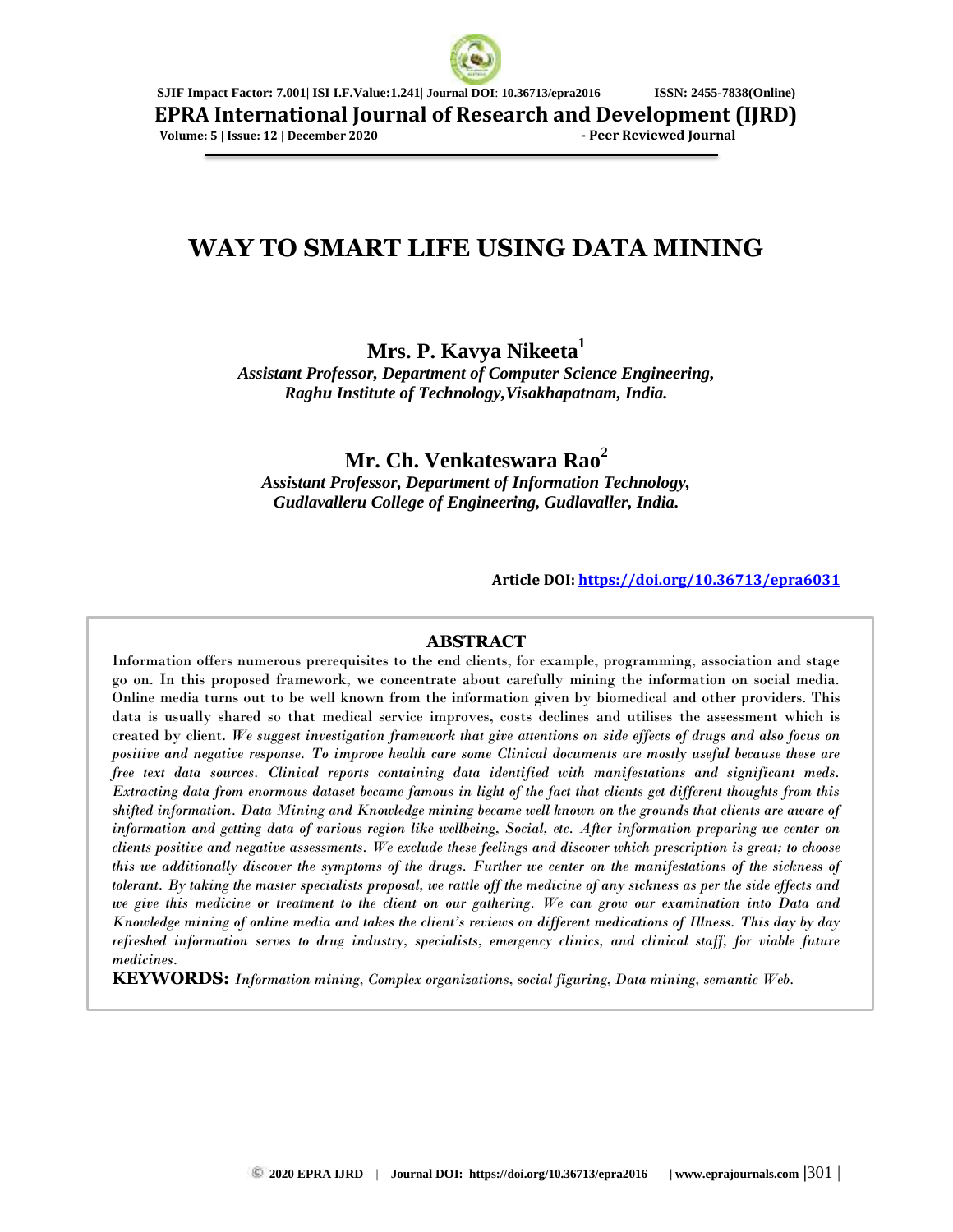## **EPRA International Journal of Research and Development (IJRD)**

 **Volume: 5 | Issue: 12 | December 2020 - Peer Reviewed Journal**

#### **INTRODUCTION**

 Web-based media is giving endless occasions to patients to offer their input about specific medications and gadgets, numerous associations can likewise obtain criticism on their administrations and items. Online media is giving unlimited events to patients to offer their contribution about explicit drugs and contraptions, various affiliations can similarly acquire analysis on their organizations and things. It offers to decorate and upgrade dispatching. This advancement serves to decline charges and lastly it builds benefit and turnover. Realities of Social media are gathering for bio examination moreover. Web-based media licenses a VNE(virtual systems administration climate) We can remove Knowledge by utilizing different computational devices. By utilizing accessible networks making a gathering of online media is likewise one of the method of information separating. . By utilizing accessible networks making a gathering of webbased media is likewise one of the method of information removing. Informal community is much the same as a structure which is an assortment of edges and hubs. These hubs, edges are associated with one another in various connections.

 Because of the quick improvement of advanced literary content, insights made to be had in most recent years, text Mining, Data mining, measurement mining constant of information turns out to be more famous to change over such data in to helpful records and important information. Information mining can be considered as the extraction of crude or futile information from immense information bases, numerous applications like medical care frameworks, market investigation get focal points by such mined information and furthermore they came to realize how to remove valuable information from a major measure of information. This extracted information is generally helpful to client. Clients Internet battling came to be totally well known with net visit the utilization of social sites. Presently people will give explicit scrutinizes on net site on the web, similar to a monstrous U. S. India scope of individuals are utilizing social sites to tweet, talk. So this web records become an absolutely basic component to people groups who need to get barely any quite negative measurements of own personal field. Very Significant Data are dispatched with conversation board technique we have totally loved data identified with wellness care since all topic going related with most Disease furthermore, related welcomed on and medication. So we need mindfulness in these important realities as resources. These strategies are to be needed to get data and framework on realities yet this data having some restriction because of the reality this is capable to compositions on example model least complex strategy we just procedure on limited quantity of insights and get a little example of realities.

#### **STATEMENT OF PROBLEM**

The primary goal is to propose a novel way to deal with object compromise that depends on a current semantic similitude measure for connected information. We adjust the measure to the item compromise issue, present careful and surmised calculations that productively execute the strategies, and give a precise exploratory assessment dependent on a benchmark dataset.

This methodology can extend examination into shrewdly digging web-based media information for shopper assessment of different therapies to give fast, exceptional data for the drug business, emergency clinics, and clinical staff, on the viability (or ineffectualness) of future medicines.

#### **REVIEW OF LITERATURE**

An easy way to comply with the conference paper formatting requirements is to use this document as a template and simply type your text into it. Many people's are works on the cancer treatments to improve health care.

**Si Yan and Yanliang Qi** worked on cancer research they used the 3 various text mining tools namely MedLEE , HITEx and caTIES. These tools are developed by Columbia University and Harvard University these tools helps to extract medical information and diagnosis from pathology report. After extracting information they made one hypothesis which contains the specific type of cancer and drugs used for same.

**Jun Huan, Wei Wang, Jan Prins** algorithm FFSM for the frequent subgraph mining problem. Comparing to existing algorithms, FFSM achieves substantial performance gain by efficiently handling the underlying sub graph isomorphism problem.

**Alberto Ochoa , Arturo Hernndez** shows study about artificial Societies and Social Simulation using Ant Colony, Particle Swarm Optimization and Cultural Algorithms.

**Jan Noessner, Mathias Niepert, Christian Meilicke, and Heiner Stuckenschmidt** . In this paper, we propose a novel approach to object reconciliation that is based on an existing semantic similarity measure for linked data. We adapt the measure to the object reconciliation problem, present exact and approximate algorithms that efficiently implement the methods, and provide a systematic experimental evaluation based on a benchmark dataset.

**Mr. Pramod B. Deshmukh , Mrs. Aditi A. Kalia Mrs. Vrushali U. Utterwar , Mrs. Dipali M. Patil** shows study on Intelligently extracting knowledge from social media has newly attracted great interest from the Biomedical and Health Informatics community to simultaneously improve healthcare result and moderate costs using consumergenerated viewpoint that is from opinion mining.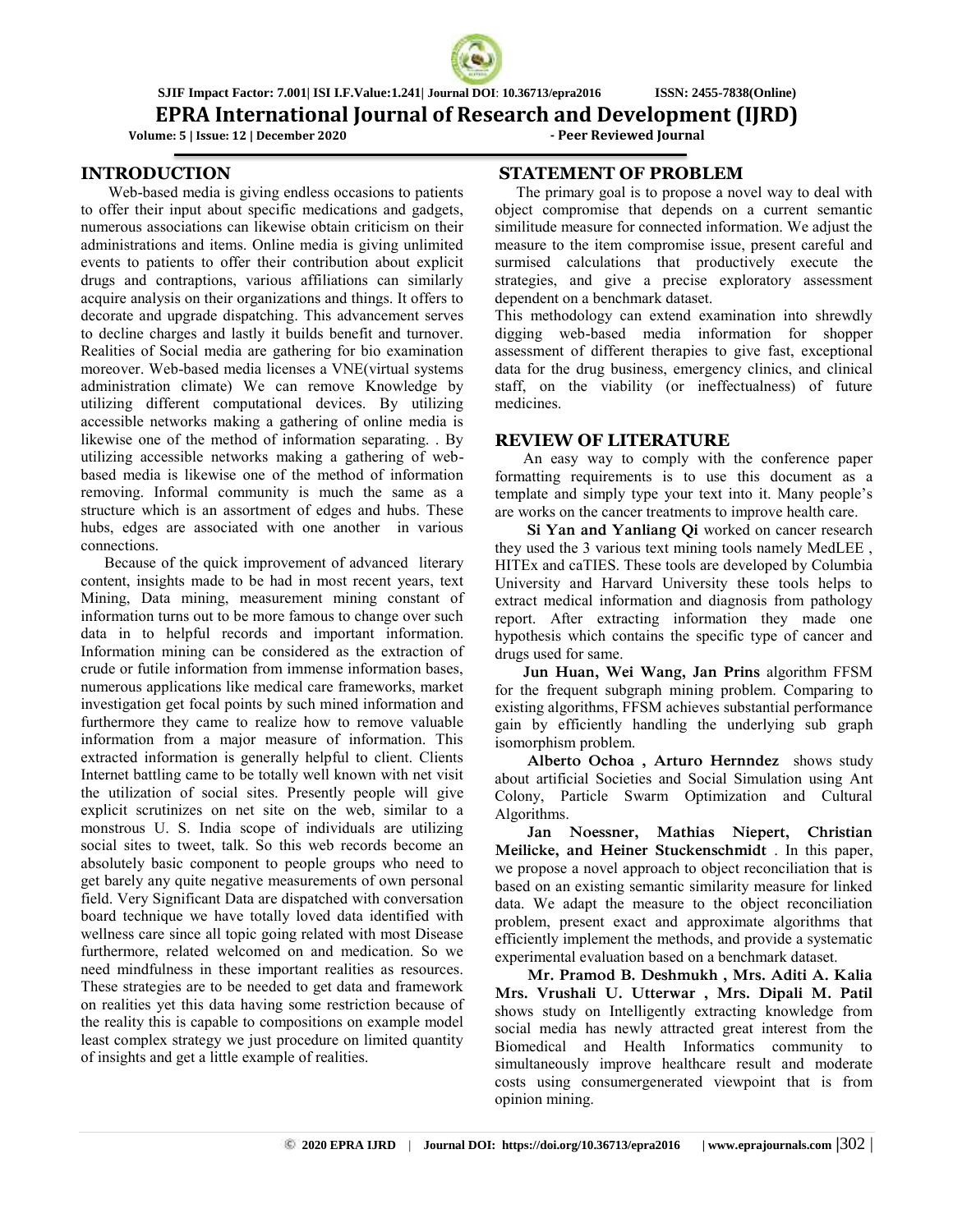

**EPRA International Journal of Research and Development (IJRD)**<br>me: 5 | Issue: 12 | December 2020<br>Peer Reviewed Journal

 **Volume: 5 | Issue: 12 | December 2020** 

**T. Anisha , Mr. N. Thulasi** This approach can expand research into intelligently mining social media data for consumer opinion of various treatments to provide rapid, upto-date information for the pharmaceutical industry, hospitals, and medical staff, on the effectiveness (or ineffectiveness) of future treatments.

**S. Arul Kiruba, V. Pavithra, A. Saranya and B. Dharani**. To improve the care of human health by consumers opinion from the forum posts is our aim. he propose a system for discovering and extracting a positive and negative symptoms and side effects of different drugs for lung cancer disease from influential users forum posts. Based on these outcomes the drugs are rated and ranked based on TF-IDF.

**Sonali More, P. P. Joshi** Survey on Social Media Data Mining Techniques for detecting useful knowledge from massive datasets like trends, patterns and rules. This survey discusses different data mining techniques used in mining social media.

#### **DRAWBACK OF EXISTING SYSTEM**

- 1. Mining Structural Unstructured Data is convoluted.
- 2. In Existing framework Lack of information in Social organization examination.
- 3. Existing framework Implemented uniquely for malignancy infection.
- 4. Existing framework can't transfers remedy paper for quiet.

#### **PROPOSED SYSTEM**

 Online media is introducing endless open doors for patients to offer their input about specific medications and gadgets, numerous associations can likewise get input on their ser-indecencies furthermore, items. Clinical associations are giving first need to interpersonal organization following in their Information Innovation offices, making opportunities for fast conveyance and items related remarks. It offers to improve also, enhance dispatching. This enhancement assists with diminishing charges lastly it expands benefit and turnover. Realities of Web-based media are gathering for bio Investigation additionally referenced also. Online media grants a VNE (virtual networking climate). We can separate Knowledge by utilizing different computational apparatuses. By utilizing accessible organizations making a gathering of online media is likewise a one of the method of information extricating. Informal community is much the same as a structure which is a assortment of edges and hubs these hubs and edges are associated with one another in various connections. Due to the quick increment and improvement of computerized literary substance measurements made to be had in most recent few years, text Mining, Data mining, measurement mining constantly of information becomes more famous to change over such data in to advantageous records and

important information. Information mining can be considered as the extraction of crude or pointless information from enormous information bases, numerous applications like medical services frameworks, market examination get focal points by such mined information and furthermore they came to know how to extricate valuable information from a major measure of information. This removed information is generally valuable to client. Clients Internet battling is come to be a totally popular with net visit the utilization of a social sites. Presently people will give explicit evaluates on net site on the web, similar to a monstrous U. S. India range of individuals are utilizing social sites to tweet, visit. So this web records become an absolutely basic component to people groups who need to get a couple of overall quite negative insights of own field. Numerous strategies had been working like comprising of connection mining, type by means of hyperlinks, forecasts essentially based on things hyperlinks, ways of life, assessment, object, establishment, and subgroup discovery, and information mining. By utilizing people criticism Link forecast, biochemical promoting, online conversation organizations (and rankings) grant for improvement of answers. Important Data are dispatch with conversation board technique we have a totally cherished data identified with wellness care since all topic going related with most malignancies and related welcomed on also, medication. So we need to mindfulness in these significant realities as resources. This all techniques are to be needed to get data and framework on realities yet this data having some constraint due to the reality this all ready to works of art on example model easiest strategy we only procedure on limited quantity of insights and get a little example of realities .

## **SYSTEM OVERVIEW**

 The framework engineering of Smart Health Care framework by Online Media Using Data Mining Technique which shows how the information can be gotten to from client and how does measure venture by stem and furthermore shows how framework create drug for client with additionally considering assessment mining by client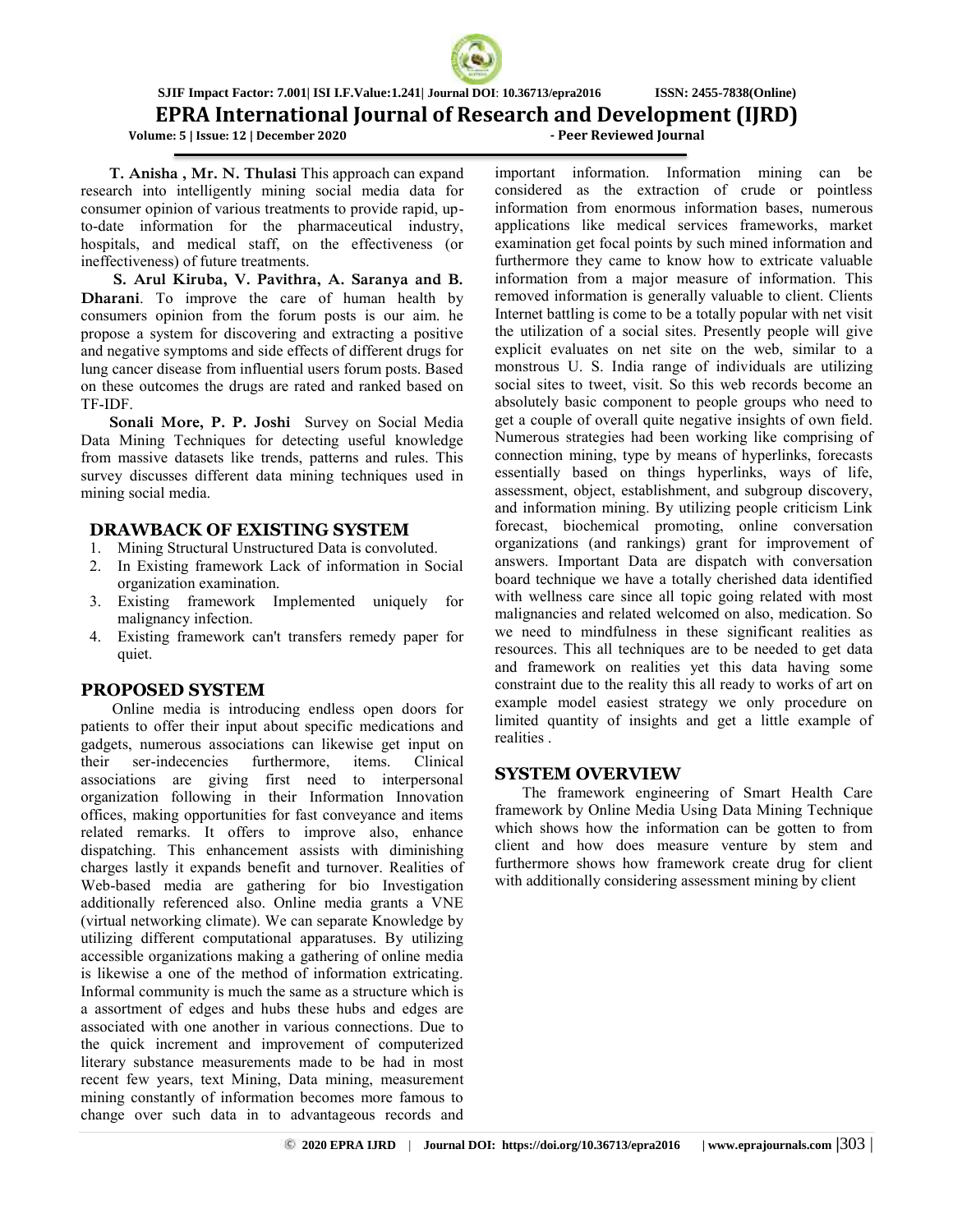

**EPRA International Journal of Research and Development (IJRD)**

 **Volume: 5 | Issue: 12 | December 2020 - Peer Reviewed Journal**



#### **Fig 1. System Architecture**

#### **A. Get Dataset**

 We are taking information from Disease gathering site. This information is in the type of clients tweets identified with all Disease types and its medicines. Additionally this module gives the office to live tweet and these tweets are taken as an info dataset for handling. These information is identified with medicines and experience of specific medications on a malignant growth so it is a crude information from this we need to discover the how numerous individuals give positive reaction. In the wake of gathering this dataset, information will ship off next cycle for example Text processing.

## **B. Text Processing**

 Text handling is a cycle where we eliminate the stop words also, text stemming

- Stop words expulsion: The words instead of characteristic language words are the stop words. In short stop words are words which are trivial.
- Text stemming: Inflected and inferred words are eliminated in stemming measure. These are eliminating on their stem base or root structure. It for the most part a composed word structures.

## **C. Pattern Taxonomy Process**

 At the point when the imported archive having enormous size so its become hard to the content processor to measure dataset. So to survive this issue the archive or dataset is break in to the little sections. Presently each section is considered as discrete record. A few terms are

separating from positive report and these terms are separating in to each report. Arrangement. Along with this, social and gathering data is more important to cold clients than to hefty clients.

## **D. Find out Positive And Negative Words**

 Handled information is helpful to discover positive and negative assessment as remarks of client. To discover this we utilized our own predefined word reference in which we add the positive and negative words. To evade the rehashed words we utilized TF-IDF calculation. Term recurrence (TF) check the recurrence of words found in the archive it implies it how often happens a specific word .IDF (Inverse record recurrence) compute the rate of term happens in primary record.

## **E. Calculate Symptoms and Medication**

 By utilizing Our predefined word reference of manifestations words we can discover the side effects from clients tweets. By taking master specialists assessment or utilizing on the web Medical word reference we can rattle off the medicine as per side effects. We can add this data in our information base for best outcome. So that the client can choose their manifestations and came to know medicine for disease so the medical care is improve by utilizing our discussion since its update routinely by clients and administrator. Exploratory outcomes show that multi-see NMF is a best strategy for clinical record grouping. Also, we find that utilizing separated drug/side effect names to bunch clinical archives beats simply utilizing words.

## **SYSTEM REQUIREMENT**

## **A. Hardware requirements**

- Hard disk: 128 GB
- RAM: 512 MB
- Processor: Pentium and above
- Input device: Keyboard and Mouse
- Output device: Monitor

## **B. Software requirements**

- Operating System: Windows 7/Linux
- Back End: MySQL, Oracal 10 g
- UML Design: StarUml. **PROPOSED METHODOLOGY.**

## **A. Navies Bayes**

 Naive Bayes classifier is a probabilistic machine learning model that's used for classification task. The crux of the classifier is based on the Bayes theorem. Using Bayes theorem, we can find the probability of A happening, given that B has occurred. Here, B is the evidence and A is the hypothesis. The assumption made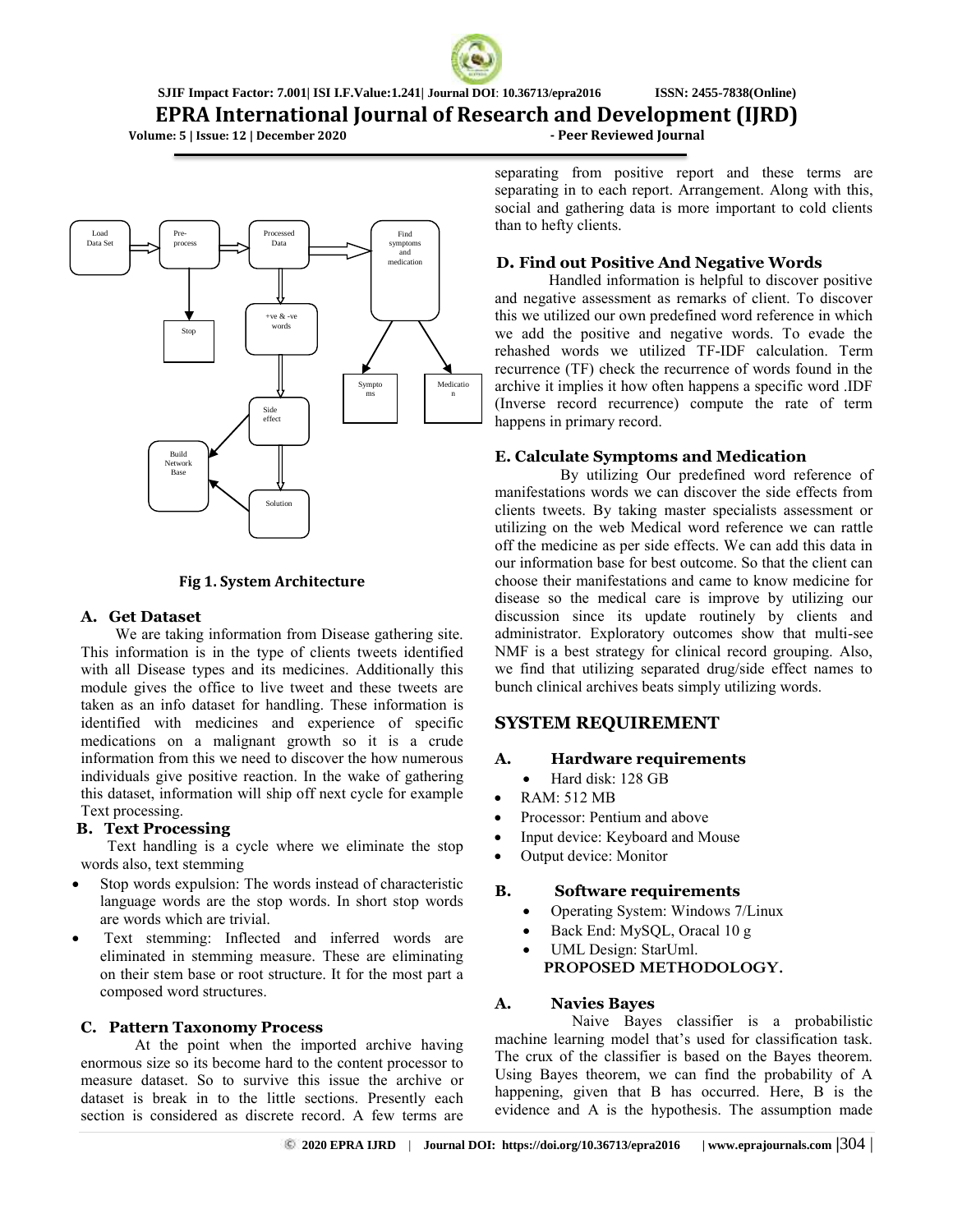

## **EPRA International Journal of Research and Development (IJRD)**

 **Volume: 5 | Issue: 12 | December 2020 - Peer Reviewed Journal**

here is that the predictors/features are independent. That is presence of one particular feature does not affect the other. Hence it is called naive.

#### $P(A/B)=P(B/A) P(A)$  $P(B)$

#### **B. Support Vector Machine**

 Backing Vector Machine (SVM) is an administered machine learning calculation which can be utilized for both order also, relapse difficulties. Be that as it may, it is generally utilized in order issues. In this calculation, we plot every information thing as a point in ndimensional space (where n is number of highlights you have) with the estimation of each component being the Worldwide Journal for Advanced innovation and Educational Research in Engineering (IJATERE) estimation of a specific organize. At that point, we perform arrangement zby finding the hyper-plane that separate the two classes very well (take a gander at the underneath depiction).

#### **A. Pattern Taxonomy Process**

 Knn is a non-parametric directed learning strategy in which we attempt to characterize the information highlight a given classification with the assistance of preparing set. In basic words, it catches data of all preparation cases and characterizes new cases in view of a closeness.



#### **SYSTEM ANALYSIS A. TEXT PROCESSING**

 A numerical model is a portrayal of a framework utilizing numerical ideas and language. The cycle of building up a numerical model is named as numerical

- View patient and specialist data.
- Get assessment related meds.
- Feedback System for Patient.
- Find Symptoms and Medication which is extremely valuable to everybody.

#### **B. SET THEORY**

- LET THE SYSTEM BE DESCRIBED BY S,
- $S = \{ I, P, R, O \}$
- WHERE, S : IS A SYSTEM.
- I: IS INPUT
- R: IS SET OF RULES
- O: FINAL OUTPUT.
- $I = \{ 11; 12; 13; 14 \}$
- WHERE,
- $I1 = ENTER$  PATIENT
- I2 = ENTER DOCTOR INFORMATION
- I3= ENTER DISEASE SYMPTOMS.
- I4= FEEDBACK BY PATIENT.
- P IS SET OF PROCEDURE OR FUNCTION OR PROCESSES OR METHODS.
- $P = \{ P1, P2, P3 \};$

WHERE,

- P1 = CHECK LOGIN FOR PATIENT.
- P2 = SEARCHING FOR DOCTOR.
- P3 = READ DISEASE SYMPTOM.
- P4 = PREDICTING MEDICATION.
- P5 = VIEW PATIENT LIST.
- R IS SET OF RULES
- $R = R1, R2$ ;
- R1 = ENTER VALID INFORMATION.
- R2 = MATCH THE DISEASE WITH SYMPTOMS.

O={O1,O2,O3}

- WHERE,
- O1 = PREDICT MEDICATION.
- O2 = DOWNLOAD PRESCRIPTION PAPER.

**Fig 2 Working of KNN Algorithm**